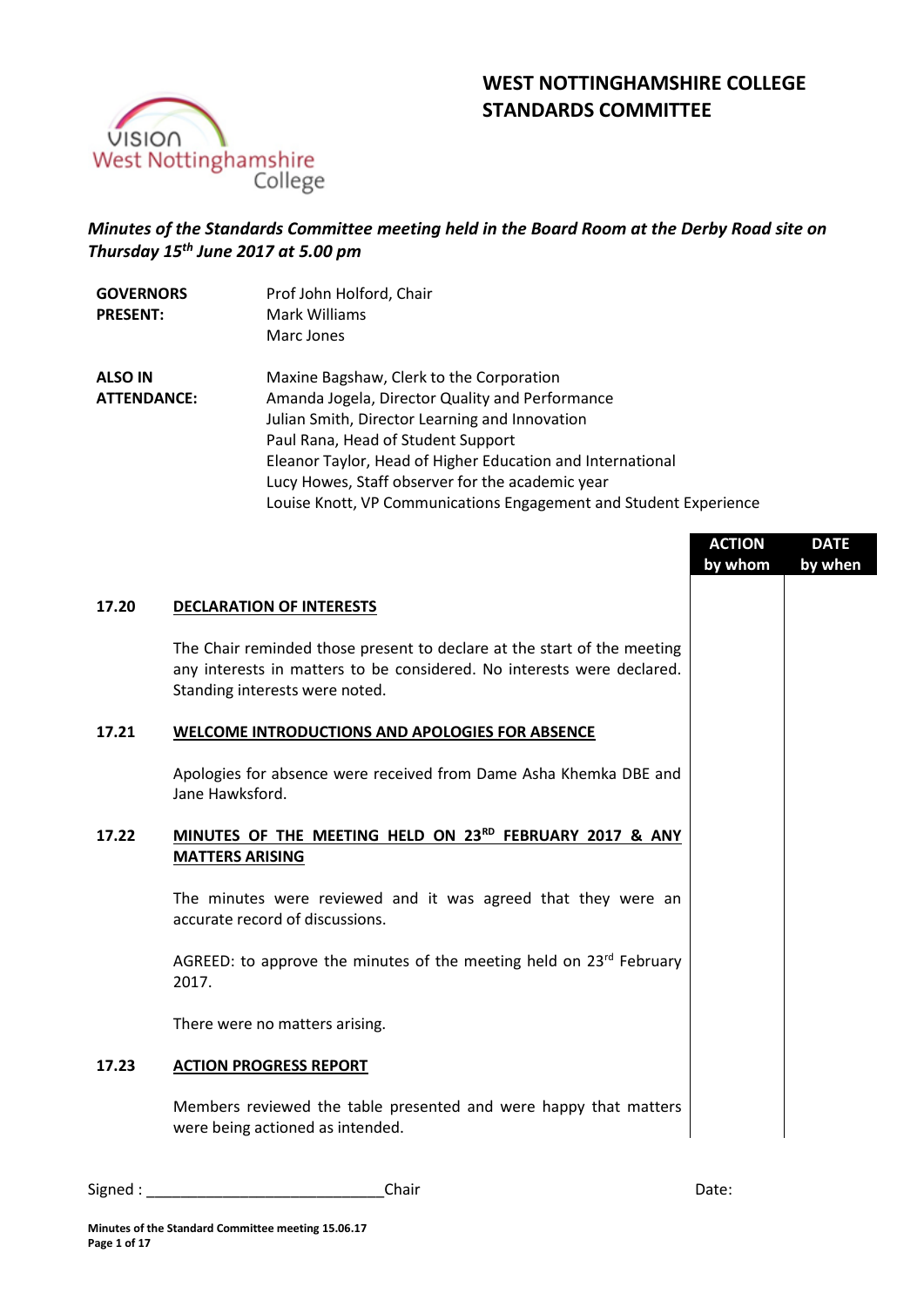#### **17.24 QUALITY REPORT**

The Director for Quality and Performance introduced a number of items:

#### 1 Retention and withdrawals analysis

Retention for classroom based provision 2016/17:

- The current retention data is above the weighted national average and suggests that the College is on track to retain students above national rates for 16/17.
- The retention for high needs students has reduced by 2.7% against the end point in 15/16, however is 5.2% above the weighted national average. It was explained that these are mainly level 1 students and relates to 6 students (8 enrolments). Assurance was given that the College is very clear in terms of why this statistic is as it is.

Classroom based withdrawals

- There is a significant increase in the overall number of withdrawals (504 at May 2017) compared to the same point in the previous year (272 to May 2016).
- There has been a significant increase in positive movement of students in to employment, 74 May 2016 compared to 123 May 2017. An increase of 49 students with all schools of learning contributing.
- There is a significant increase in the number of students withdrawing who did not like their course from 6 in 15/16 to 28 in 16/17.
- The category 'other' has a significant increase in withdrawals 28 in 15/16 to 81 in 16/17.

In terms of addressing this increased trend for withdrawals, the College is significantly tightening up the processes at week 4 in terms of destinations so that proper and robust IAG can be provided. The College is putting a lot of strategies in place to improve induction for 17/18 with a clear need to help students settle more into College life with it being a different environment from school. It was explained that in 16/17 there was quite a rigid induction process in place and evidence shows that this 'switched the learners off' and took a lot of fun out of the initial weeks. Assurance was given that the induction processes are all being thoroughly reviewed to make sure there is an improved start to the year in September 2017.

In terms of the increased category of 'other' for withdrawals it was explained that the College is thoroughly reviewing the use of 'other' to force staff to better characterise why a learner withdraws.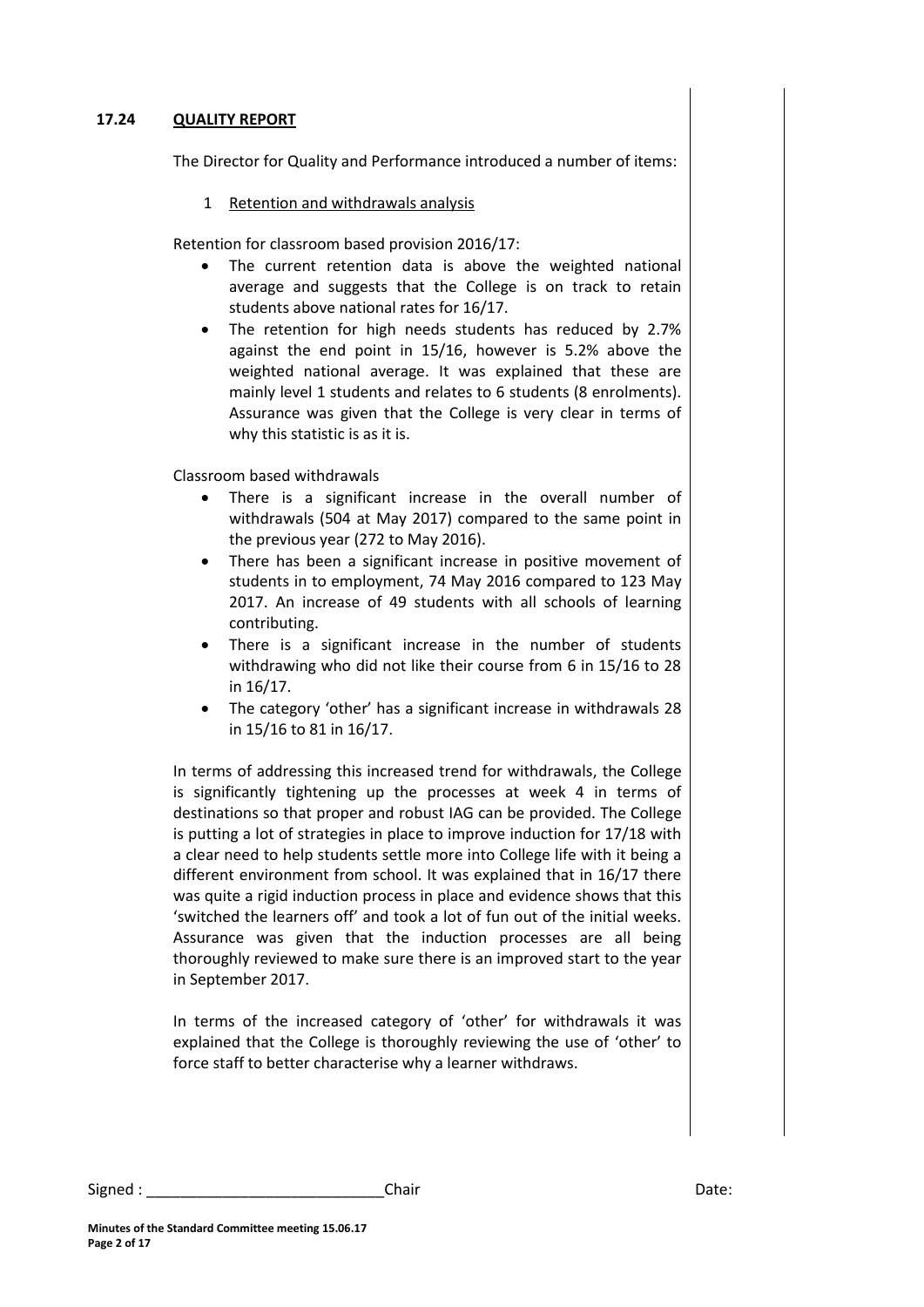It was explained that a lot of late applicants want an apprenticeship and simply enrol on a College course until they secure an apprenticeship, and in these circumstances the College is aware quite quickly that they are likely to become a withdrawal at some stage.

It was confirmed that a move into an apprenticeship is classed as a student moving on to employment.

Vision Business achievement and withdrawals:

- The position at period 9 indicates a college 66% overall achievement rate which is 3% below the same point in 15/16 (69%) and 1% below the national average.
- All apprenticeships timely achievement is 56% compared to the national average of 59% (-3%).
- Direct delivery 24+ advanced overall achievement is 51% which is 14% below the national average.
- Partner 24+ advanced overall achievement is 59% which is 6% below the national average.
- The areas within direct delivery having the most impact due to withdrawals are; Health and Social Care at 52% overall achievement and Business at 29% overall achievement.
- **Q/CH** In general discussion it was confirmed that this is an area of concern and focus for all staff. The Committee questioned and challenged the senior team and indicated whether the position at Vision Business is usually below national averages. It was explained that this data is provided as at period 9 and therefore it could rectify itself for yearend, however this is being closely monitored and timely is a focus.

It was explained that in terms of partner performance monitoring reviews, there is now much more clarity regarding expectations in terms of timely in year responses. This is a real focus and data triangulation is critical. It is believed that with the new systems introduced the College will be able to intervene with partners much more quickly than has been the case in past.

### 2. Curriculum reviews update

The Committee were advised that:

- Since October 2016 60 classroom based performance management reviews, 20 HE quality reviews and 4 Vision Business industry reviews have taken place with ongoing learner journey reviews being completed by the QTLP team. Assurance was given that staff really now know very well the data that sits underneath the reviews.
- Further reviews are scheduled for June and July 2017. All partners have had an initial review with ongoing impact reviews.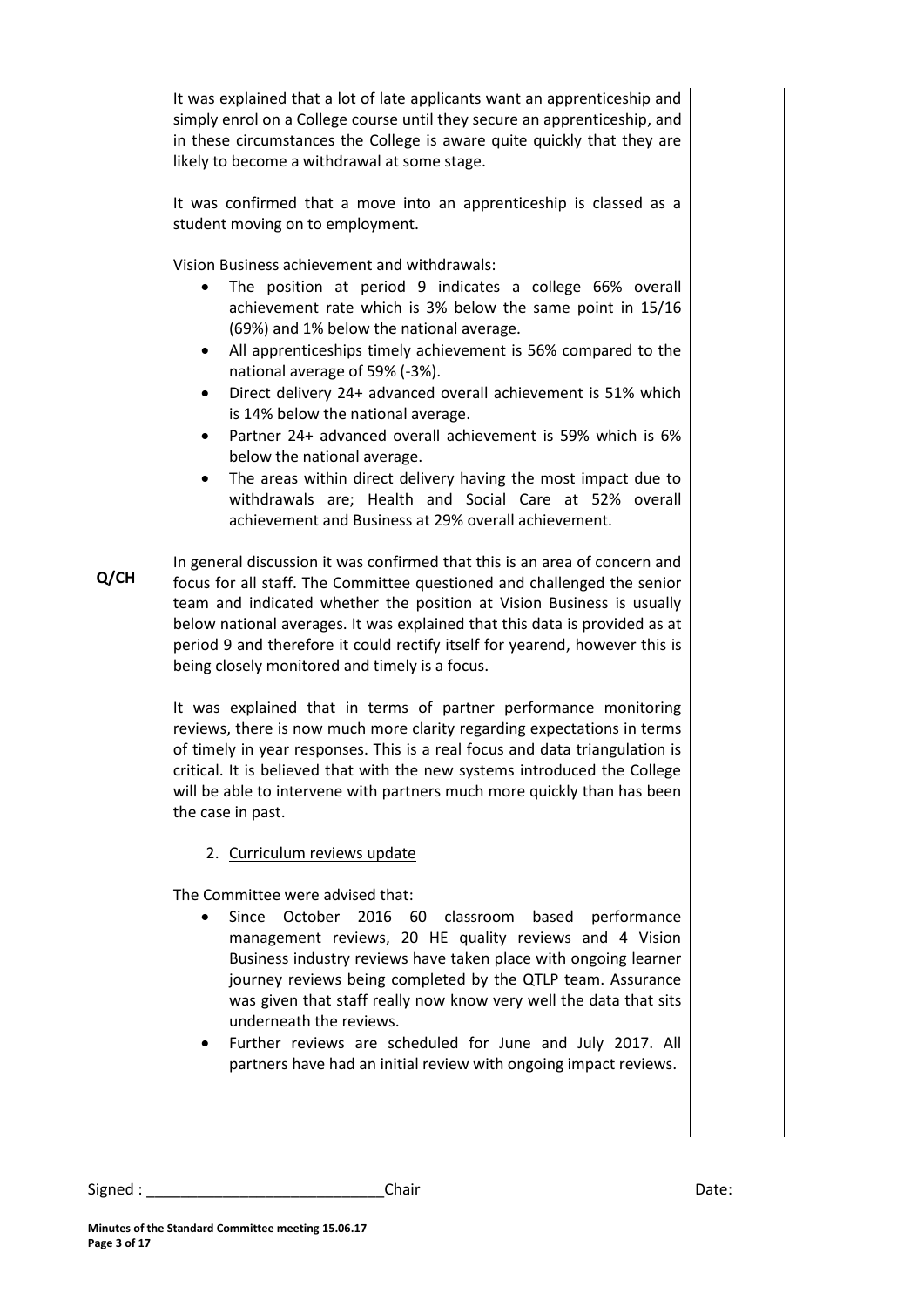- 3. External verification/external examiner visits and reports
- There have been 58 external verifier visits during 16/17 with a further 13 planned before the end of the academic year covering a range of curriculum areas.
- There are 41 outstanding actions across 6 curriculum areas, 29 of which have future target dates, 3 are improvement actions with the remainder being addressed by the curriculum areas. It was explained that overall the EV feedback has been very positive with only minor recommendations made.

## 4. Quality improvement plan 2016/17 update

The Committee were advised that the QIP document was updated in June 2017 and a full annotated copy is available on the governors' portal. Following the Ofsted inspection in February 2017, four new actions have been added to the quality improvement plan. Progress is good against 36% of the plan, 55% still requires improvement and 5% of actions are no longer applicable and 5% of actions will be rolled over to the QIP for 17/18 as the data will not be available until the following year. It was explained that the number of actions being rolled over to next academic year may increase if there are more actions that cannot securely be closed off as completed.

- The Committee questioned whether the senior team were happy with the current position in terms of actions required in the QIP. It was confirmed that they are and that the focus for this year has been closing the gap between males and females and also improvements in terms of work placements which have increased and are very positive.
	- 5. Construction crafts (standing item)

The Committee were reminded that the curriculum area of Construction Craft comprises decorative occupations, trowel trades and wood occupations.

Members' attention was drawn to the detail provided and key matters noted were:

- Retention on the vocational qualification is 95% for decorative occupations, 89.9% for trowel occupations and 95.5% for wood occupations.
- Progress on technical certificate courses is higher (-0.18) in comparison to the College average of -0.34
- Progress on technical level courses is higher (0.17) than the College average of -0.18.
- There has been a recent construction crafts external verifier visit. The EV identified concerns centred predominantly around levels 2 and 3 Joinery CITB NVQ, with portfolios having insufficient evidence and not having been assessed/verified correctly. It was confirmed that this has now been clarified and addressed.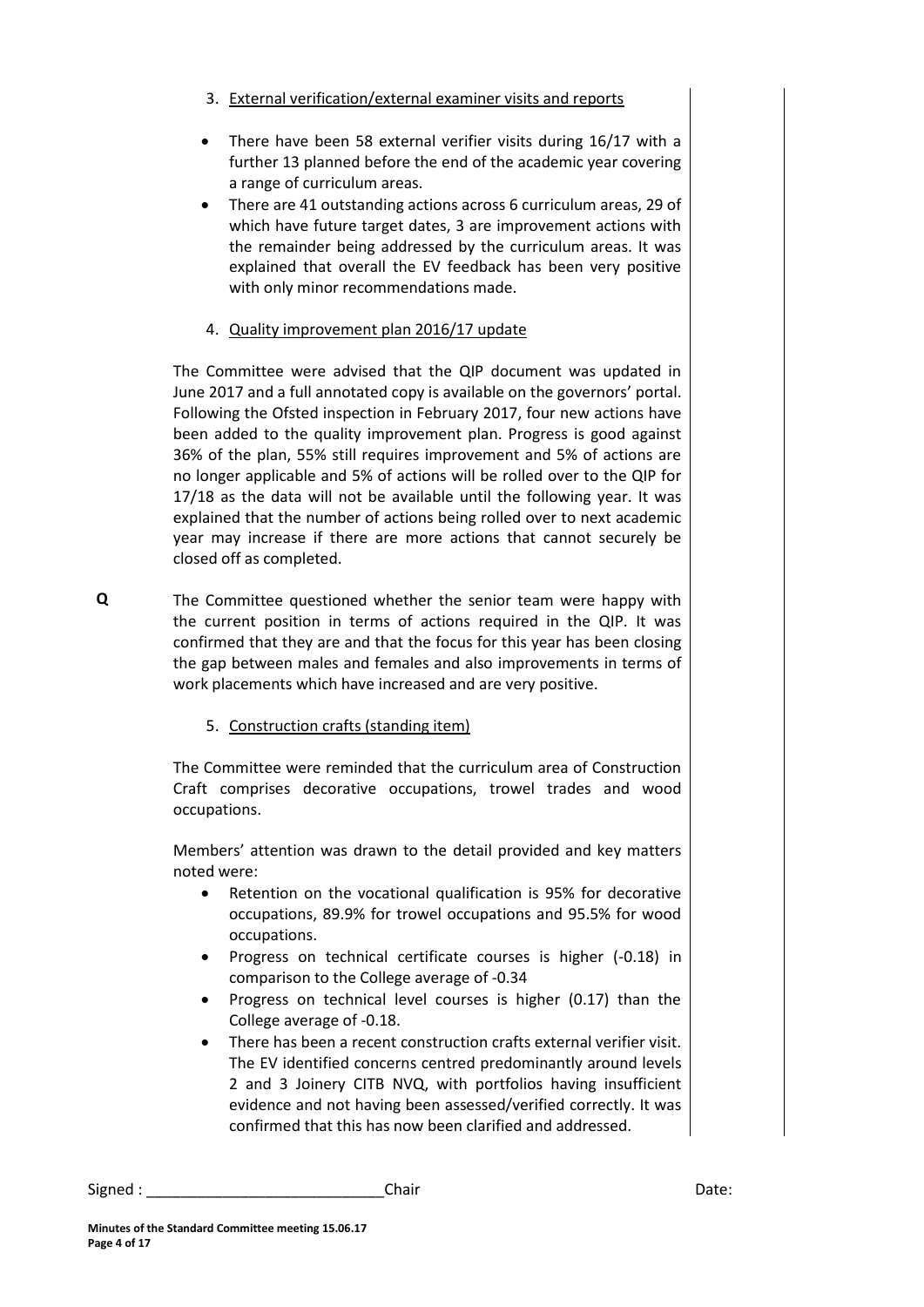Due to staffing absence the level 3 brick work is currently behind with their assessing of level 3 NVQs (CITB). Though the College has not received the EV report, the Head of School has put actions in place to address the issues.

- There are now more robust systems in place to support the Heads of School.
- The Head of School with the support of the Director of Learning and Innovation has started to introduce special measure meetings (12 day reviews). Any course which is deemed to be performing below the required level is subject to 12 day special measure meeting where targets are set and reviewed every 12 days until the level of performance improves.
- **Q Q** The Committee questioned whether this needs to remain as an area of focus for this Committee. It was confirmed that at this time it does until there is certainty regarding the impact of new processes and initiatives. The Committee questioned whether there were any other areas of College provision which needed the same level of scrutiny. It was explained that at this point in time there are not, but assurance was given that if this does change there will be a report to the Committee.

AGREED: to note the content of the reports provided.

#### **17.25 STUDY PROGRAMMES UPDATE**

The Director of Learning and Innovation introduced this report and drew members' attention to the progress table at section 4.1. He indicated that there were dips in performance seen for A Level, applied general and tech level. Key matters noted were:

- Applied general progress is currently 0.17.
- Progress on technical certificate courses is 0.34, however within this there are some real low areas but some strengths. In terms of strength beauty and complimentary therapy is 0.42 and travel 0.92. The low area is foundation studies animal care subjects at - 1.98.
- Progress on technical level courses is -0.18.
- Actions for learners performing behind their target grade are identified and put in place, this includes attendance at additional study sessions, one to one tutoring, support coach intervention and disciplinary where required.
- There was a view expressed that particularly in terms of A Level progress staff are being overly cautious in terms of their assessments and predictions.
- The introduction of an internal progress measure tracking system has been effective in monitoring student progress but there is a need to improve the intervention strategies to support the improvement of learner progress/performance.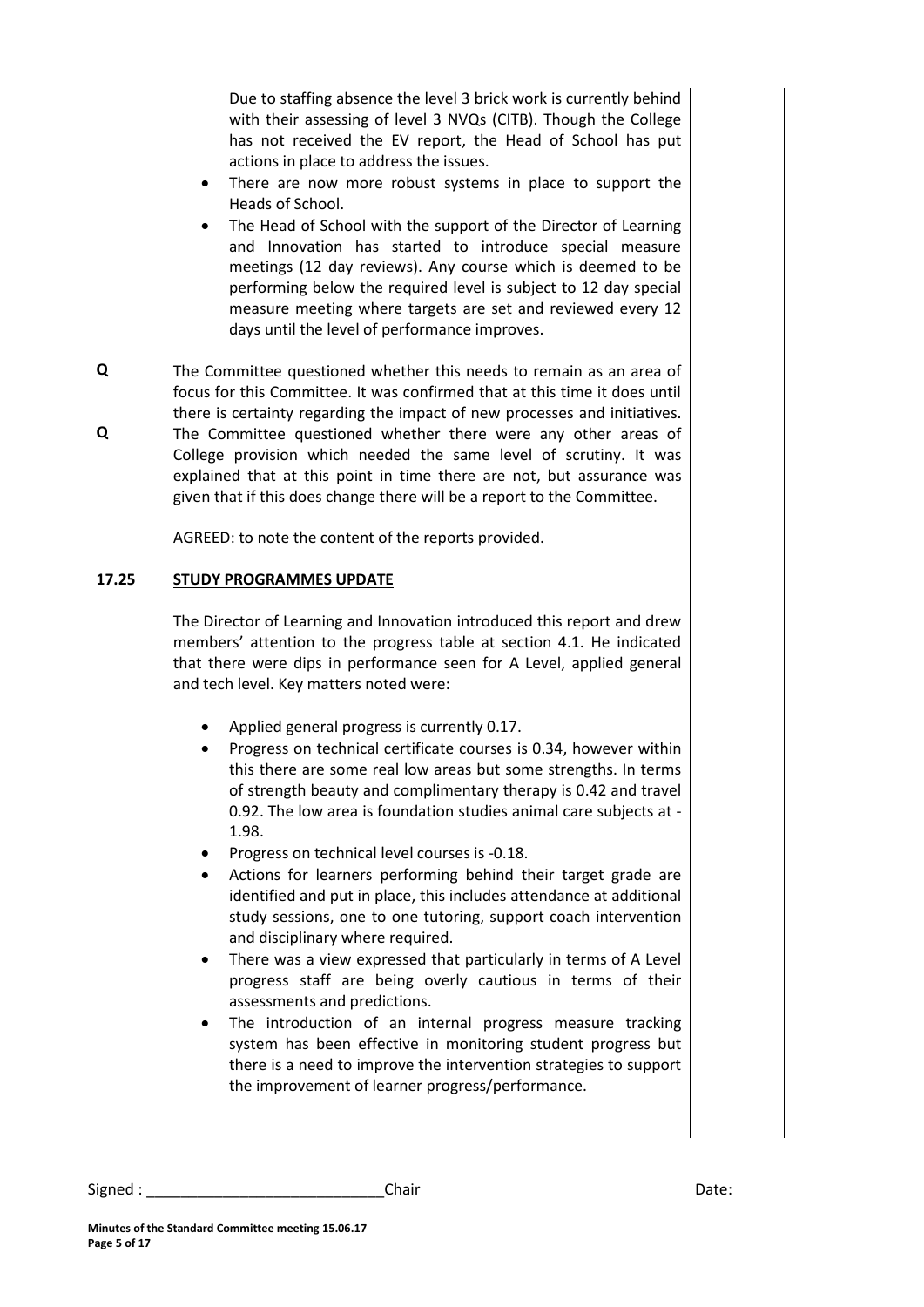Progress tutors/tutors have improved the quality of targets being set for learners, though there will be a greater emphasis on improving the skills required to improve grades via the close monitoring of skill based targets and feedback/feed forward techniques. The introduction of the progress review boards and related progress review weeks on a 6 weekly basis will focus on the progress of the learner and more importantly offer intervention and other support strategies to ensure every learner meets their full potential.

- In terms of Maths and English in 16/17 2590 students enrolled to a 16-19 study programme and of these 882 had not attained GCSE A\*-C English or Maths on entry. It was explained that this is similar to the national picture.
- In GCSE Maths 45.1% of study programmes learners are on or above target and in GCSE English 49% of study programme learners are on or above target.
- In Functional Skills English for 16-18 study programmes learners 51.2% of learners are on target. Learners are making better progress in Functional Skills English at entry level 2 and entry level 3. At level 2 learners are making significantly better progress than last year (40%) compared to a 28.5% pass rate in 15/16.
- In Functional Skills Maths 61.5% of study programme learners are on target. Learners are making better progress in Functional Skills Maths at entry level 3 and level 2. At level 2 learners are making significantly better progress than last year when compared to 15/16 pass rates (68.8% compared to a pass rate of 16.5% in 15/16).

There have been a number of improvement strategies introduced this year including:

- The English and Maths team use a system of formative assessments. These are common homework test and mock exams which allow students to be routine tested against their target grade.
- This performance is recorded using Pro Monitor and the College tile system will allow for each class and student to be assessed as on track to gain performance or in excess of target.
- A curriculum meeting is held every 2 weeks to review progress of learners. Learners that are behind target are supported by a further intervention and one to one coaching sessions. Strategies are developed by both the progress tutor and the student coach where learner attendance is low.

In terms of staffing, English and Maths progress requires improvement and therefore there will be a greater emphasis on progress tutors and managers tracking the progress of the whole study programme more rigorously.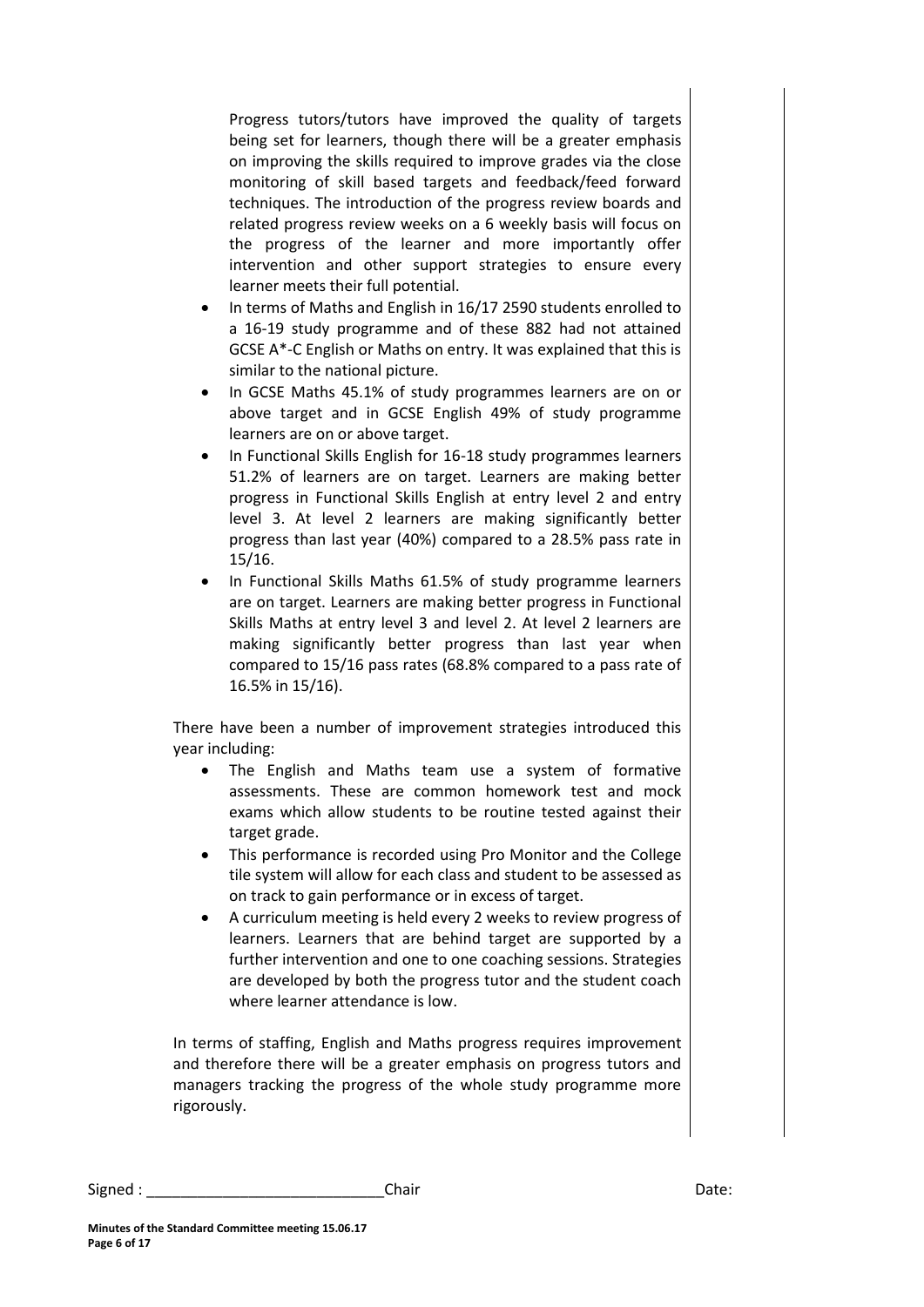Accountability for the progress of English and Maths will continue to be firmly placed with the tutors, curriculum managers and the head of school for each area.

In terms of work experience and work placements, as at  $19<sup>th</sup>$  May 2017 1,650 students have confirmed or completed external work placements this is 75% compared with 65% in the prior academic year. Many areas have increased the number of students with an agreed or completed work placement compared to the prior year. Media and music is up from 56% to 81%, computer science is up from 34% to 79%, plumbing 39% to 89% and public services 56% to 100%.

In reviewing the work experience and work placement data table at paragraph 6.2 members did express some concern regarding areas where the percentage had not improved. It was noted that wood occupations within the construction crafts area is one of these.

In terms of future reporting it was agreed that a footnote would be provided to explain any particular influencing factors on data tables, for example low class sizes etc.

Members discussed the data table at section 5.3 and questioned why so many students (approximately 50%) were behind target. It was explained that this data is very much influenced by the average and also a level of staff nervousness regarding predictions as there are new systems in place.

**Q Q** Considering again the data table at 6.2 the Committee questioned why there are so many reds. It was explained that there are a lot of areas where work placements were not secured in the construction area and this in reality is because the Head of School did not match students to placements quickly enough in the year. The Committee questioned whether it is now too late to make up the difference/gap. The view was expressed that there may be improvements but that they will only be marginal at this point in the year. Again it was commented that there is further poor performance triangulation particularly in relation to wood occupations. It was acknowledged that across the whole construction school there needs to be a much quicker process in place at the beginning of the next academic year.

> The Committee considered the data table provided at 4.4 and were advised that in reality it is believed that the targets set were simply too high and ambitious, it being the case that a prediction for A\*'s and distinctions for foundation students was too much of an ask.

AGREED: to note the content of the reports provided.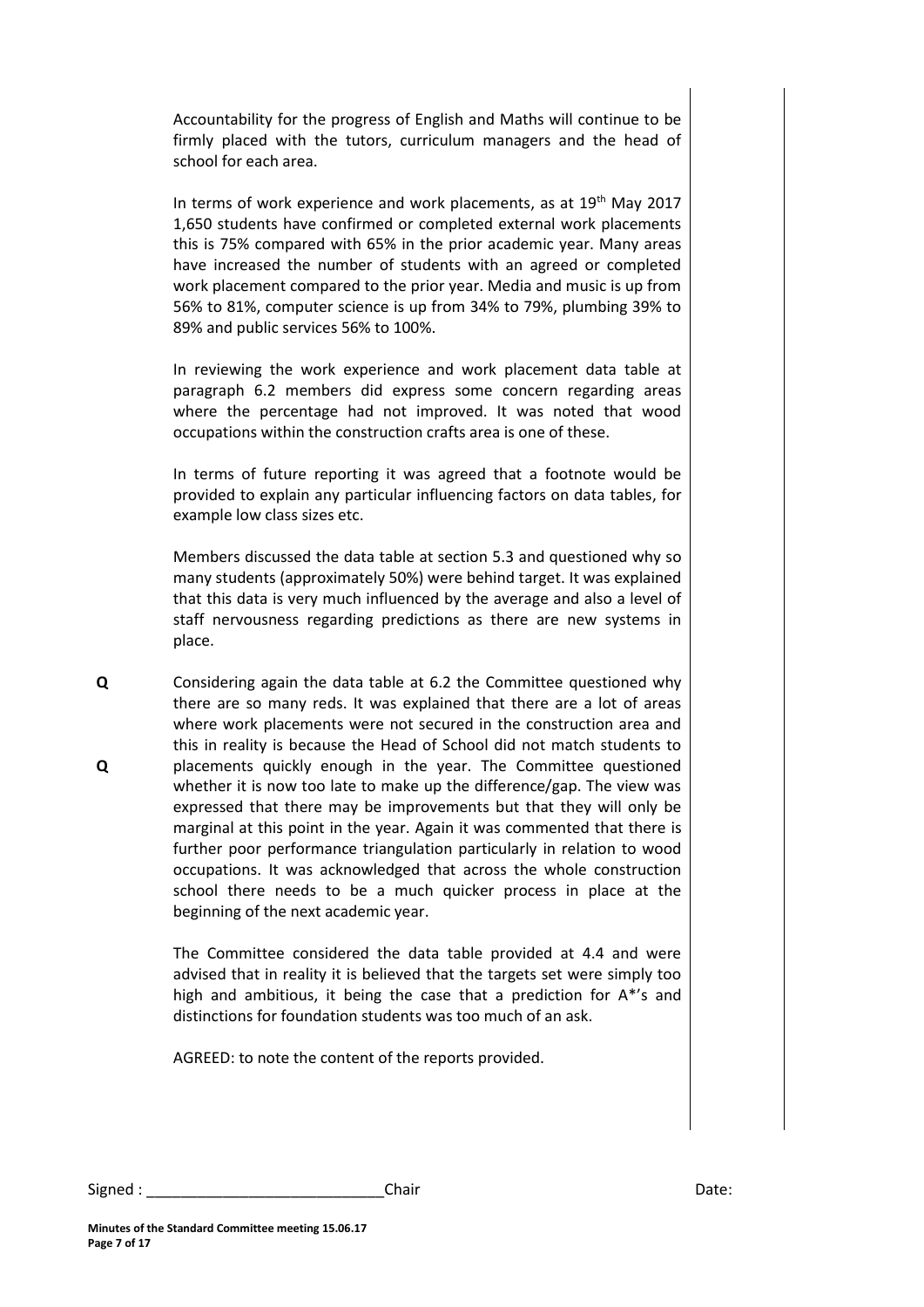#### **17.26 SAFEGUARDING UPDATE**

The Vice Principal Communication, Engagement and Student Experience introduced this item and key matters noted were:

- Action plan good progress has been made against the College's safeguarding development plan throughout this year. 98.4% of staff completed mandatory safeguarding training, a further 71% have attended a face to face safeguarding refresher with 32% and 29% completing mandatory CSE and FGM online training respectively. People were asked to complete CSE and FGM training by the end of this academic year.
- Site security continues to require constant review. The College has had a couple of reports regarding unauthorised individuals accessing the college site. Whilst this has not resulted in any specific incident it could potentially place students at risk.
- The College is still not receiving the level of referrals from partner providers as they might expect. There was one instant in April whereby the College safeguarding officer was informed of an issue and yet this did not appear on the monthly return. This specific issue is being picked up by the team, however it has made staff question whether the monthly returns are as accurate as they might be. There is a session for partners specifically around safeguarding that will be delivered in June. She explained that many partners still return a zero number of incidents and this is a concern and is being picked up with individual partners. More partner training is planned.
- Total number of safeguarding related concerns for the year is 629
- The College is continuing to see a significant rise in safeguarding referrals. At the same point last year the College had received 106 referrals with 49 of them being referred to an external agency. The year to date represents a six fold increase in referrals and a 3 fold increase in referrals onwards to an external agency. This is down to a number of reasons rather than any one specific issue.
- The College has delivered refresher training to a significant proportion of its staff body which will have inevitably raised the profile of safeguarding generally.
- KCSIE guidance (September 2016) introduced the concept of peer on peer abuse as a safeguarding issue
- The College is seeing multiple referrals for the same individuals from a variety of staff
- That being said, the College is seeing a significant continuing increase in the student body presenting with in some cases significant mental health conditions. These range from anxiety and depression to serious issues of self harm and attempted suicide.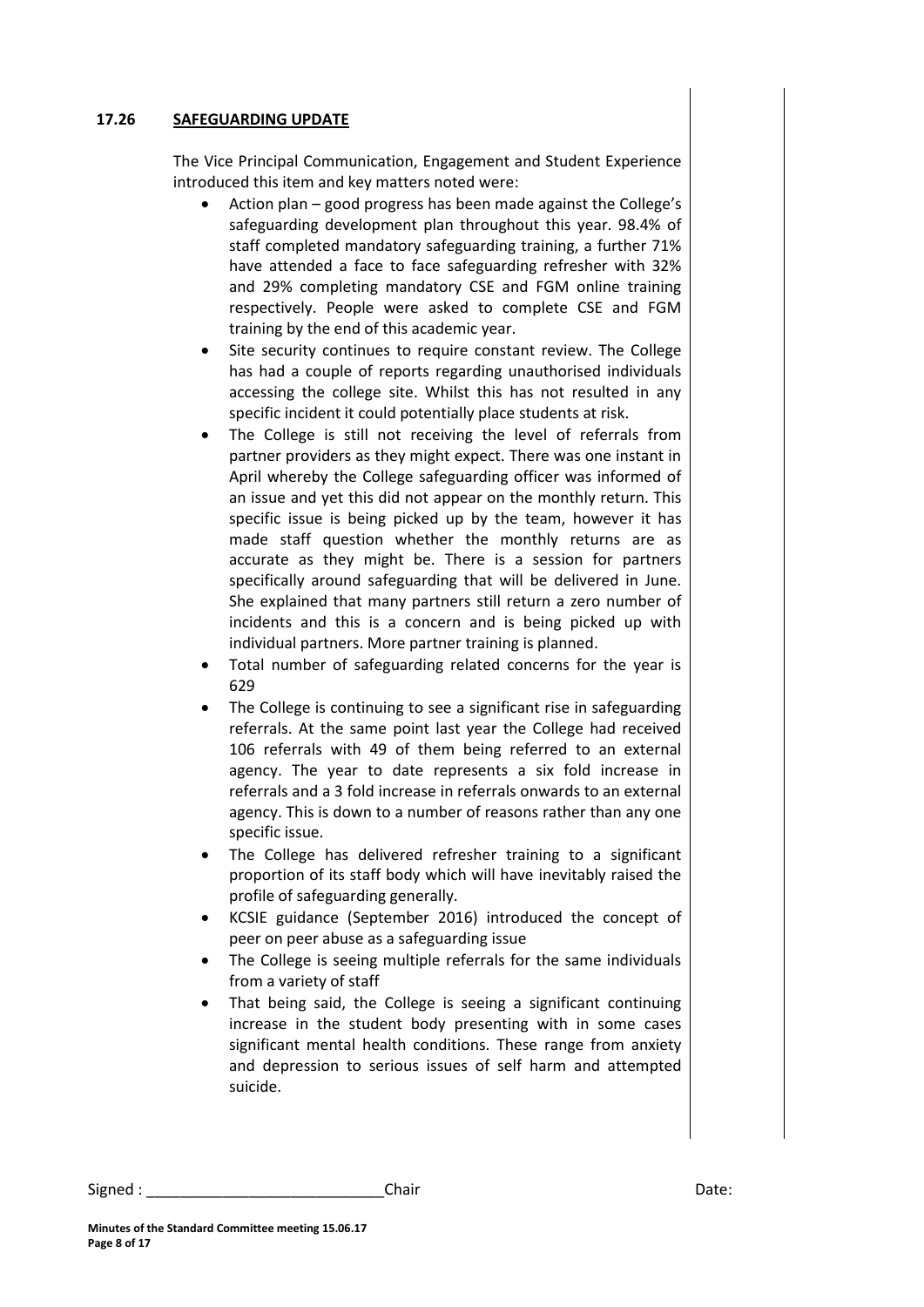- The College is currently experiencing some long waiting times for students to access the external counselling service. The Head of Student Support has met with the provider to look at a resolution to issues with some slight changes to working methods agreed for next year. We are also suggesting that the contract for student related counselling services be only extended for a year so that we can assess how effective this revised way of working is whilst at the same time explore alternatives that may be more appropriate for the College and students. One option may be that we look to specialist staff within the ALS support team, some of whom are professionally trained counsellors, and explore mechanisms to extend their working hours at College to provide counselling triage.
- The College is beginning to explore a range of options with Nottingham Healthcare Trust to see whether they can support students in the positive management of their own mental health. These options include the development of a recovery college which is a concept pioneered by the Trust that engages with a system of peer support training and resilience development for both staff and students and the potential roll out of mental health first aid training for specific members of staff.
- The safeguarding procedure has been revised and was approved by the Corporation Board at their meeting on 18<sup>th</sup> May 2017.
- The prevent policy have been reviewed and minor changes have been made to reflect changes to job roles and designated safeguarding person within the College. Members' attention was drawn to the document at appendix 4 page 81 and it was presented for approval. In the year to date the College has received 56 prevent referrals with none being referred to an external agency. This compares to 14 referrals last year with 2 being referred to the police prevent team but taken no further. The increase is entirely down to the increase in students attempting to access Britain Firsts' website.
- 99% of staff have completed mandatory prevent training.
- In terms of the Nottinghamshire counter terrorism local profile this has not changed as a result of recent incidents in London and Manchester. Nottinghamshire is considered a relatively low priority, however it needs to be acknowledged that not all College delivery is based in the Nottinghamshire areas.
- **Q** In terms of staff training regarding safeguarding and counselling the Committee questioned whether this was taking staff away from their primary role and they questioned whether it should be specialist staff who take on these roles. It was explained that the pastoral support team and ALS staff almost inevitably get involved in safeguarding issues and therefore there is a need to train them to allow them to be more effective.

Signed : \_\_\_\_\_\_\_\_\_\_\_\_\_\_\_\_\_\_\_\_\_\_\_\_\_\_\_\_Chair Date: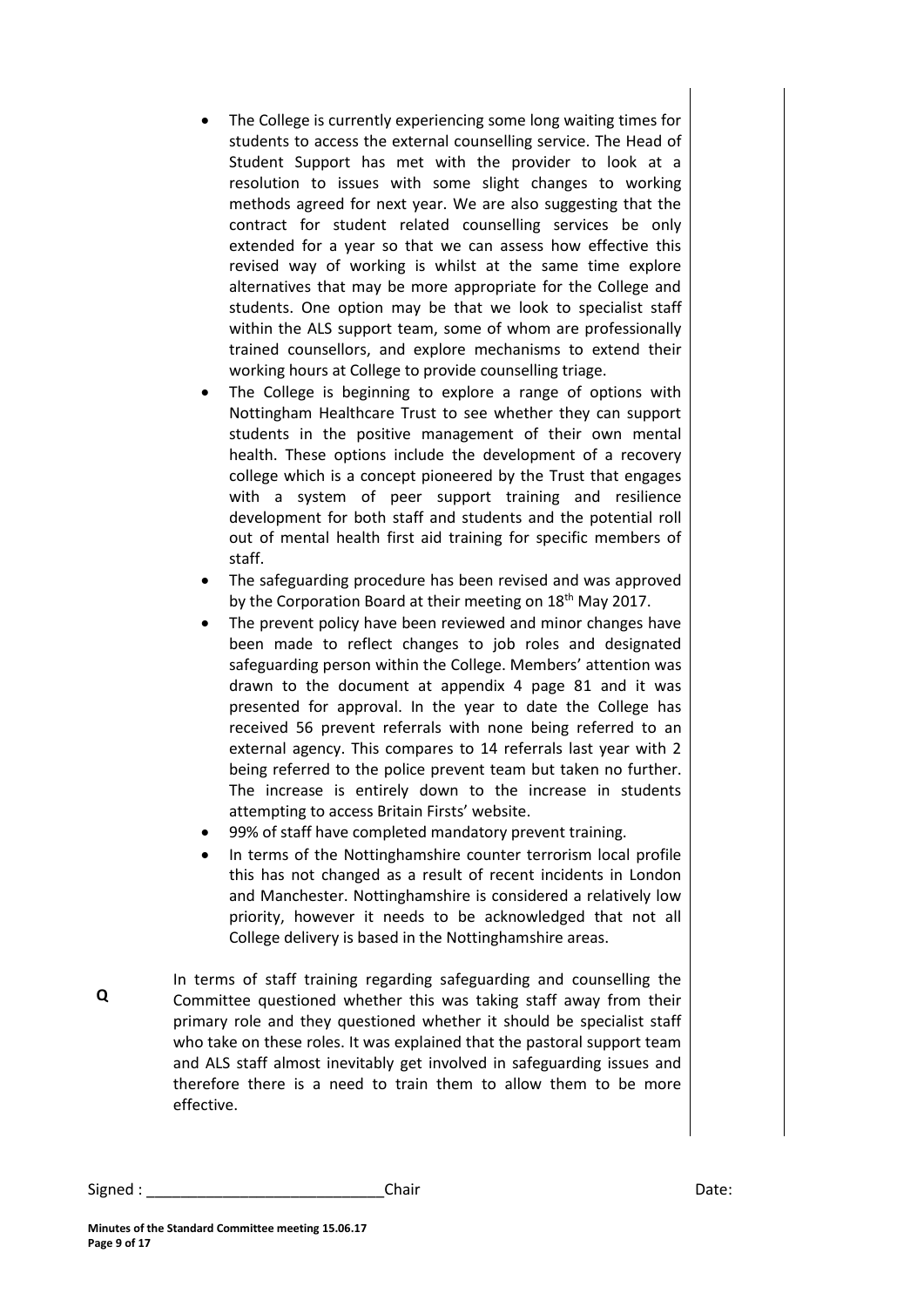The intention is to offer general awareness training for general teaching staff and tutors so that they also know what to look out for and can refer early before problems escalate.

AGREED:

a) to note the update provided; and

b) approve the amended prevent policy as presented.

#### **17.27 EQUALTY AND DIVERSITY DATA REPORT**

The Vice Principal for Communication, Engagement and Student Experience introduced this item and key matters were noted in relation to apprenticeship and employee data:

- Gender there is a mixed picture in terms of gender achievement gaps for apprenticeship provision. At 16-18 females outperform males at both overall and timely achievement, whereas there is an underachievement of females 19-23 and  $24+$
- Analysis related to gender has identified that the gaps in terms of achievement are largely related to the concentration of females and males on particular curriculum areas which have tended to do better. At 16-18 larger cohorts on business administration and customer service have contributed to the gap in achievement whereby the majority of learners are female and achievement rates tend to be better than other curriculum areas. At 19-23 there is a significant gap in achievement in warehousing and storage (30% achievement female and 70% male). The vast majority of female learners within this curriculum area sit within Transline where achievement rates have been an issue. At 24+ gaps are across curriculum areas and delivery mode.
- Ethnicity at 16-18 and 19-23 there are low numbers of BAME students compared to white British students. As such, one student has a significantly bigger impact. Outside of this statistical skewing the College has found no major issues in terms of delivery method or curriculum area. At 24+ where there are significantly more students, the most significant BAME group is white other. The predominance of students who have declared as white other sit within Transline and as reported earlier their achievements across the board are of concern at the present time. It was confirmed that in relation to this specific partner there are no new starts for this year.
- Learning disability/difficulties at 16-18 and 19-23 students who declare some form of learning difficulty or disability over achieve against those students who do not, however one should exercise a note of caution as a result of relatively low numbers (100 and 107 respectively).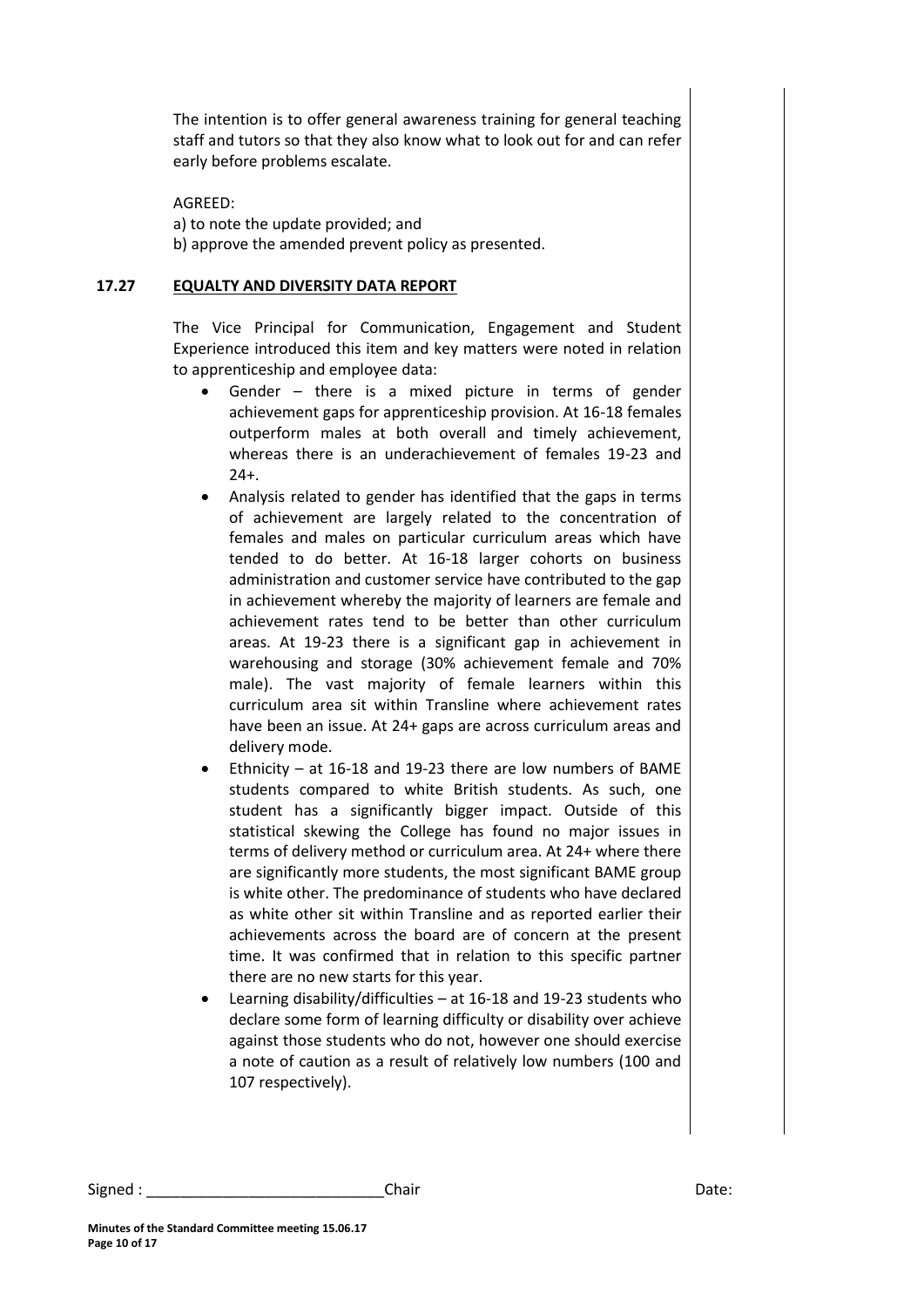At 24+ there is a 5% and 3% gap for overall and timely achievement respectively, whereby those who have declared some form of learning difficulty or disability underachieve, however there were only 29 apprentices at 24+ who fell in to this category.

 Employee profile – the College's workforce profile for both age and sex has remained largely unchanged for 3 years and is reflective of the wider sector. In terms of disability and race the College has seen a slight decline in the number of staff from BAME communities and those who declare a disability. The numbers of staff who declare themselves as lesbian, gay or bisexual has again remained fairly static at 1.6% for the last two years, however the number of unknowns has reduced significantly in this category (from 50% in 14/15 to 37% in 15/16).

The Committee's attention was brought to a number of issues to note:

- The under 34 age group comprises 20% of the College's community, however constitutes 32% of all leavers in 15/16. An analysis of service has shown that respondents have indicated a lack of training and development coupled with limited opportunities for career progression as a contributing factor in them leaving. These two factors are seen as more important by this age group (often at the start or middle of their career). Work in ongoing with the HR team to look more strategically at talent planning with the development of an emerging talent programme.
- There are disproportionately more leavers from BAME communities than the work force profile. In 15/16 BAME leavers accounted for 12% of all leavers and only 5% of the work force profile.
- 10% of those who handed in their resignations were from BAME communities and again whilst there is nothing of concern in exit surveys this is being closely monitored by the College. It was explained that there were no real trends in terms of the reasons for leaving, however this is being closely monitored.
- The College currently has a gender pay gap of £3,718 in favour of male employees. It was explained that the College tends to have a larger concentration of female staff in lower paid roles (cleaning, catering and nursery) and this will in part explain the pay gap. For next year's report the College will also analyse the gender pay gap by type of role to provide a much fairer comparison.

AGREED: to note the content of the report provided.

(Louise Knott left the meeting at 6.05 pm)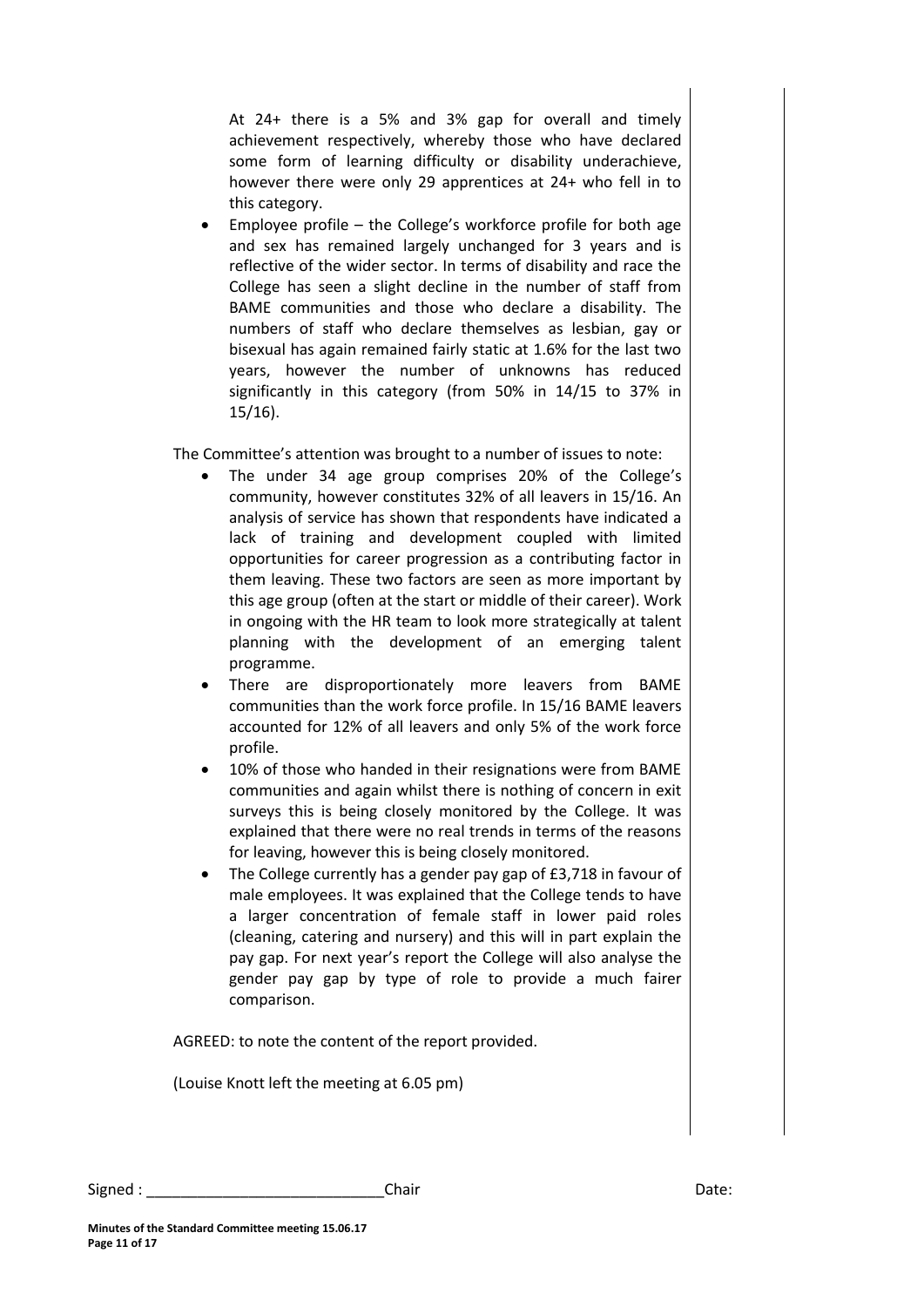#### **17.28 HIGHER EDUCATION UPDATE**

The Head of Higher Education and International introduced this item and key matters noted were:

- 1) Validation/approvals
- The FDA criminal justice and BA Hons Criminal Justice top up was successfully revalidated by the University of Derby on  $5<sup>th</sup>$  May and the FDA Paralegal was successfully approved on the same date. There were 3 commendation:
	- a) The level of support and personalisation provided to each student.
	- b) The clearly differentiated approach to higher education underpinned by resources, teaching and learning and additional opportunities for students such as conference attendance, summer school and the scholarship scheme.
	- c) The strengths of the partnership at all levels and the reciprocal advice and guidance offered as part of the relationship.

There were also 3 conditions and 1 recommendation all of which have now been addressed along with collaborative and technical amends which were submitted to the University on  $6<sup>th</sup>$  June for final approval.

- The FDSC professional development (health and social care) was approved by the University of Derby to run at the College on 18<sup>th</sup> May
- The College has taken the opportunity of the revalidation of a sports programme to submit a number of courses to the University of Derby for approval. The panel event to decide on this will take place on 20<sup>th</sup> June.
- The College submitted approval for the HND computing to Pearson on 15<sup>th</sup> May and an approval visit is scheduled for June
- The College has submitted the initial proposal for institutional approval with Nottingham Trent University. The institutional approval document will be submitted on  $13<sup>th</sup>$  June and the institutional approval event will take place on  $20<sup>th</sup>$  June. The College plans to validate the first courses under this new partnership during the autumn term for delivery from September 2018.
- 2) External communications
- The College has submitted its application to UCAS and anticipates executive approval by the end of June which will enable College courses to go live early in September 2017 for September 2018 starts. The first meeting has taken place with the regional lead.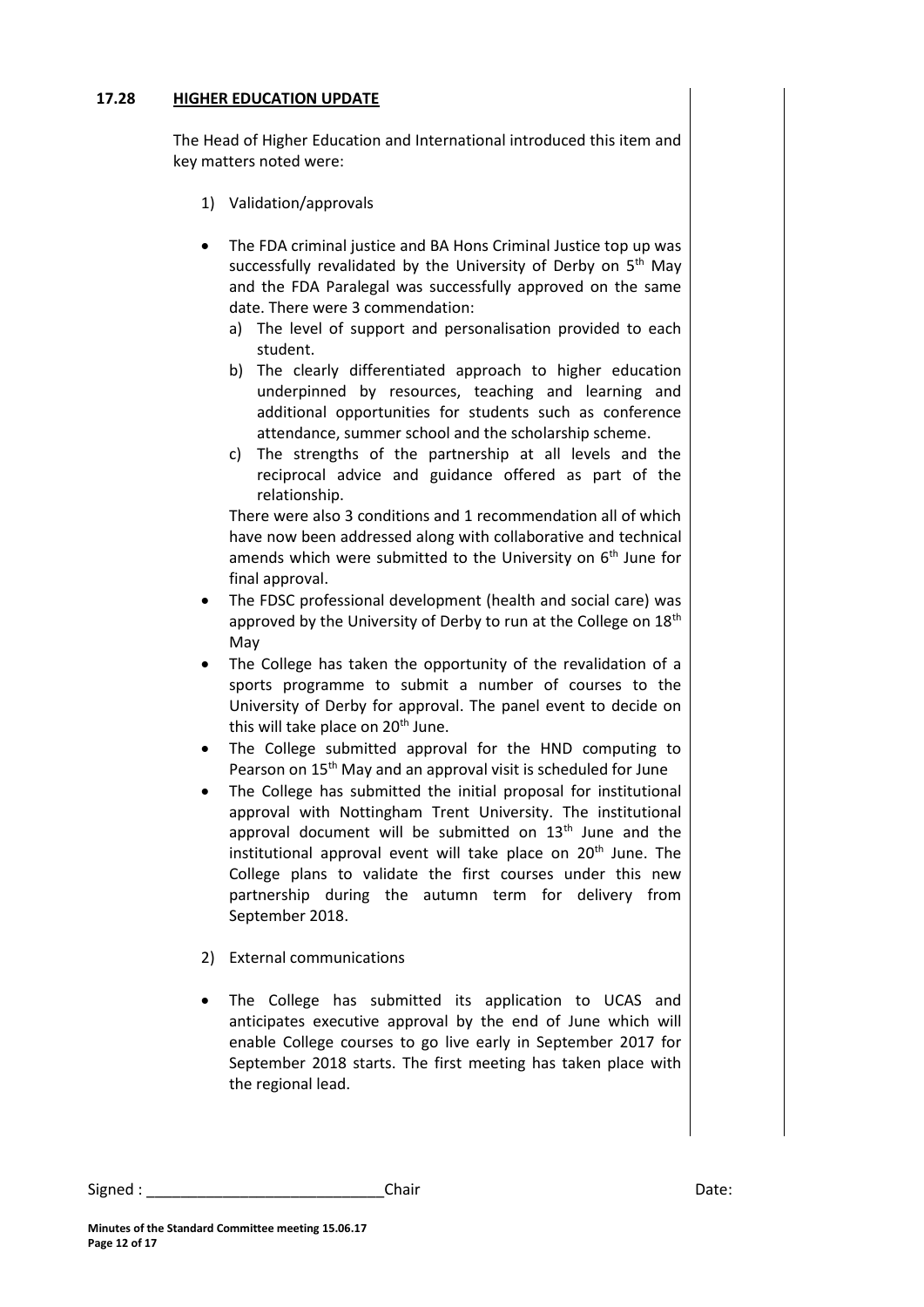|       | The College's application for an access agreement (OFFA) to<br>$\bullet$<br>enable full time fees of over E6k was submitted and<br>acknowledged and we are currently awaiting feedback.<br>The outcomes of the annual provider review have been<br>$\bullet$<br>postponed until June because of the general election. The<br>college did receive an initial outcomes letter dated 28 <sup>th</sup> April<br>2017 which was positive, however the final and formal letter is<br>now due.<br>The College has received an annual OIA report (2016). No<br>$\bullet$<br>complaints were referred from the College. It was agreed that a<br>copy of this report would be placed on the portal for governors<br>and also appended to the minutes of this meeting for future<br>reference. | Eleanor<br>Taylor /<br>Clerk | June 2017 |
|-------|-------------------------------------------------------------------------------------------------------------------------------------------------------------------------------------------------------------------------------------------------------------------------------------------------------------------------------------------------------------------------------------------------------------------------------------------------------------------------------------------------------------------------------------------------------------------------------------------------------------------------------------------------------------------------------------------------------------------------------------------------------------------------------------|------------------------------|-----------|
|       | 3) Student numbers                                                                                                                                                                                                                                                                                                                                                                                                                                                                                                                                                                                                                                                                                                                                                                  |                              |           |
|       | A full summary of current applications was provided at appendix 1<br>showing an increase of 5 applications against the same point last year for<br>courses running in September 2017, however a number of courses have<br>been withdrawn for 17/18 due to low numbers of applications, these<br>are:                                                                                                                                                                                                                                                                                                                                                                                                                                                                                |                              |           |
|       | HND Music and BA Hons Applied studies music<br>$\bullet$                                                                                                                                                                                                                                                                                                                                                                                                                                                                                                                                                                                                                                                                                                                            |                              |           |
|       | <b>HND Performing Arts</b><br>٠<br><b>HNC Hair and Beauty Management</b><br>$\bullet$                                                                                                                                                                                                                                                                                                                                                                                                                                                                                                                                                                                                                                                                                               |                              |           |
|       | FDA Tourism and Events Management.<br>$\bullet$                                                                                                                                                                                                                                                                                                                                                                                                                                                                                                                                                                                                                                                                                                                                     |                              |           |
|       | As a general observation it was felt that the applications in relation to<br>courses that are still running are positive. In relation to withdrawal of<br>HNC Hair and Beauty this is because there is no professional sector<br>requirement to have this qualification and therefore there is low take up<br>as this is more aspirational rather than an expected qualification.                                                                                                                                                                                                                                                                                                                                                                                                   |                              |           |
|       | 4) HE and Higher Level skills strategy                                                                                                                                                                                                                                                                                                                                                                                                                                                                                                                                                                                                                                                                                                                                              |                              |           |
|       | It was confirmed that the colleges HE and HLS strategy for 2017 to 2020<br>is prepared and will be presented to the governors residential in June for<br>discussion.                                                                                                                                                                                                                                                                                                                                                                                                                                                                                                                                                                                                                |                              |           |
|       | AGREED: to note the content of the update provided.                                                                                                                                                                                                                                                                                                                                                                                                                                                                                                                                                                                                                                                                                                                                 |                              |           |
| 17.29 | <b>LEARNER VOICE UPDATE</b>                                                                                                                                                                                                                                                                                                                                                                                                                                                                                                                                                                                                                                                                                                                                                         |                              |           |
|       | Paul Rana introduced this item and he explained that the national<br>learner survey and work based learner survey results were not available<br>to report at this time. The work based learner survey was still open and<br>the national learner survey college results were not yet available. It was<br>agreed to defer these items to the next meeting.                                                                                                                                                                                                                                                                                                                                                                                                                          | Paul Rana                    | Oct 2017  |
|       | He advised that the total number of complaints logged has fallen from<br>151 in 15/16 to 83 in 16/17 (to the end of April).                                                                                                                                                                                                                                                                                                                                                                                                                                                                                                                                                                                                                                                         |                              |           |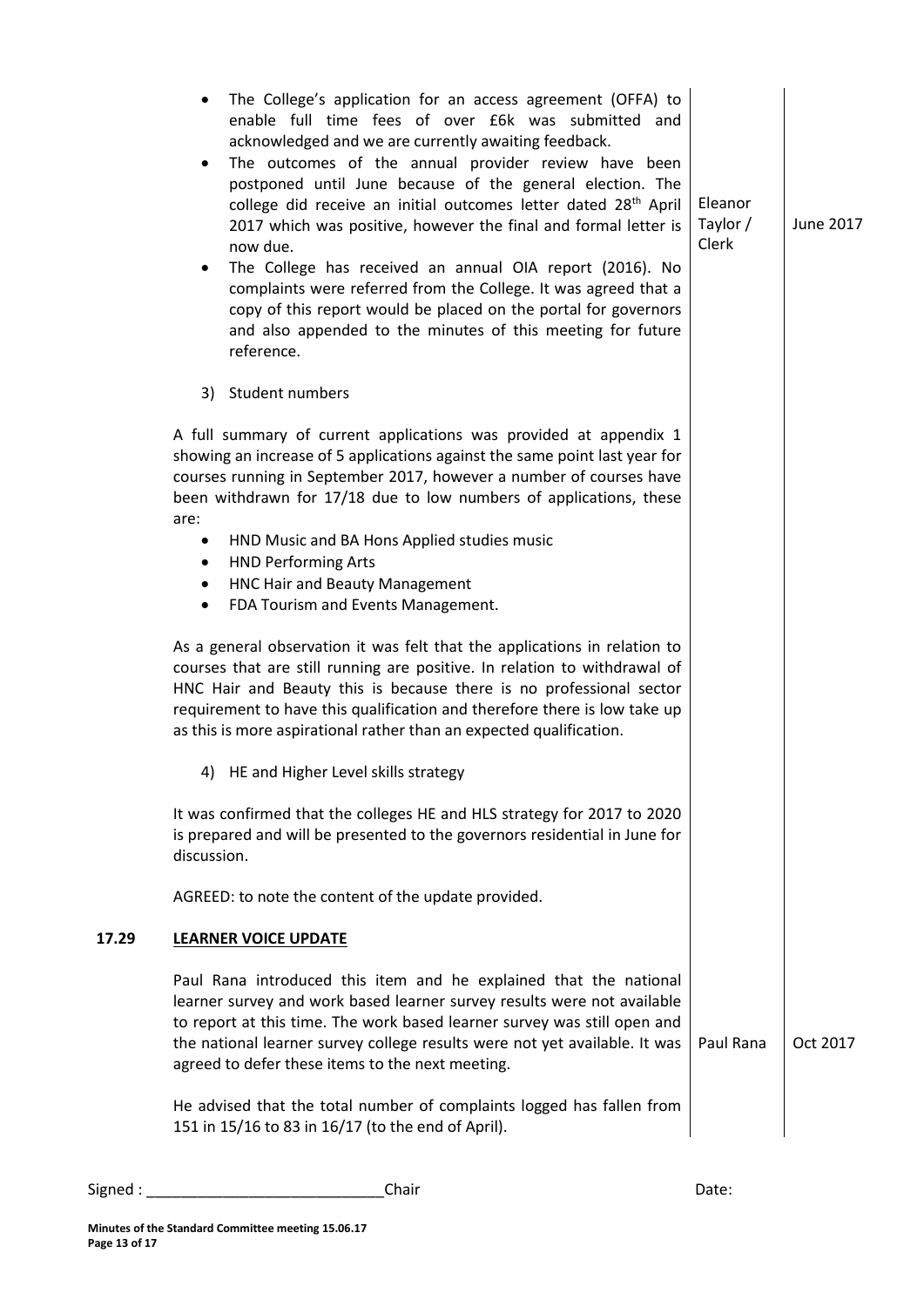|           | He explained that the large reduction in complaints by 16-18 year olds is<br>largely due to the reintroduction of cash payments at the tills at catering<br>facilities, thereby eliminating the complaints related to the way to pay<br>system.                                                                                                                                                                                                                                                                                                                                                                                                                                                              |                   |                  |
|-----------|--------------------------------------------------------------------------------------------------------------------------------------------------------------------------------------------------------------------------------------------------------------------------------------------------------------------------------------------------------------------------------------------------------------------------------------------------------------------------------------------------------------------------------------------------------------------------------------------------------------------------------------------------------------------------------------------------------------|-------------------|------------------|
|           | In terms of further updates it was confirmed that a new Students Union<br>President has been elected for 2017/18 he will join the Board as one of<br>the student governors. The learners also took part in a mock election<br>alongside the Students' Union election, this showed that 65.1% of<br>students voted for labour, 63 students voted in all.                                                                                                                                                                                                                                                                                                                                                      |                   |                  |
|           | AGREED: to note the content of the update provided.                                                                                                                                                                                                                                                                                                                                                                                                                                                                                                                                                                                                                                                          |                   |                  |
| 17.30     | <b>QUALITY ASSURANCE AND QUALITY IMPROVEMENT STRATEGY</b>                                                                                                                                                                                                                                                                                                                                                                                                                                                                                                                                                                                                                                                    |                   |                  |
|           | The Director of Quality and Performance introduced this item and<br>explained that the purpose of this strategy is to identify the key quality<br>processes that contribute to continuous quality assurance and<br>improvement for Schools of Learning, employer engagement and partner<br>providers. All College staff and partner providers are subject to this<br>strategy. Members' attention was specifically drawn to section 2 of the<br>report which details how the strategy will be implemented. It was<br>explained that Maths and English are part of every aspect of the process.<br>The Committee suggested that it would be really beneficial to have a<br>separate summary for HE provision. | Eleanor<br>Taylor | <b>July 2017</b> |
|           | In terms of the Vision Business implementation steps there are<br>additional aspects included, these involve quality reviews, learner<br>journey reviews and industry reviews.                                                                                                                                                                                                                                                                                                                                                                                                                                                                                                                               |                   |                  |
| Q         | The Committee questioned whether the quality assurance processes and<br>strategies pick up any Ofsted recommendations. It was confirmed that it<br>does and these are embedded within the approach to be taken.                                                                                                                                                                                                                                                                                                                                                                                                                                                                                              |                   |                  |
| Q         | The Committee questioned whether there should be a College specific                                                                                                                                                                                                                                                                                                                                                                                                                                                                                                                                                                                                                                          |                   |                  |
| <b>CH</b> | focus on Maths and English. It was agreed that this would be beneficial<br>and would be developed. The Committee challenged the senior team<br>and indicated that they wanted to see accountability within each and<br>every School for Maths and English. It was stated that this challenge is<br>because performance in relation to Maths and English does not appear<br>to be improving at the rate required.                                                                                                                                                                                                                                                                                             |                   |                  |
|           | AGREED: to note the content of the update provided.                                                                                                                                                                                                                                                                                                                                                                                                                                                                                                                                                                                                                                                          |                   |                  |
| 17.31     | <b>STUDENT DESTINATIONS - 15/16 ACTUAL</b>                                                                                                                                                                                                                                                                                                                                                                                                                                                                                                                                                                                                                                                                   |                   |                  |
|           | The Director of Quality and Performance introduced this item and key<br>matters brought to members attention were:                                                                                                                                                                                                                                                                                                                                                                                                                                                                                                                                                                                           |                   |                  |
|           |                                                                                                                                                                                                                                                                                                                                                                                                                                                                                                                                                                                                                                                                                                              |                   |                  |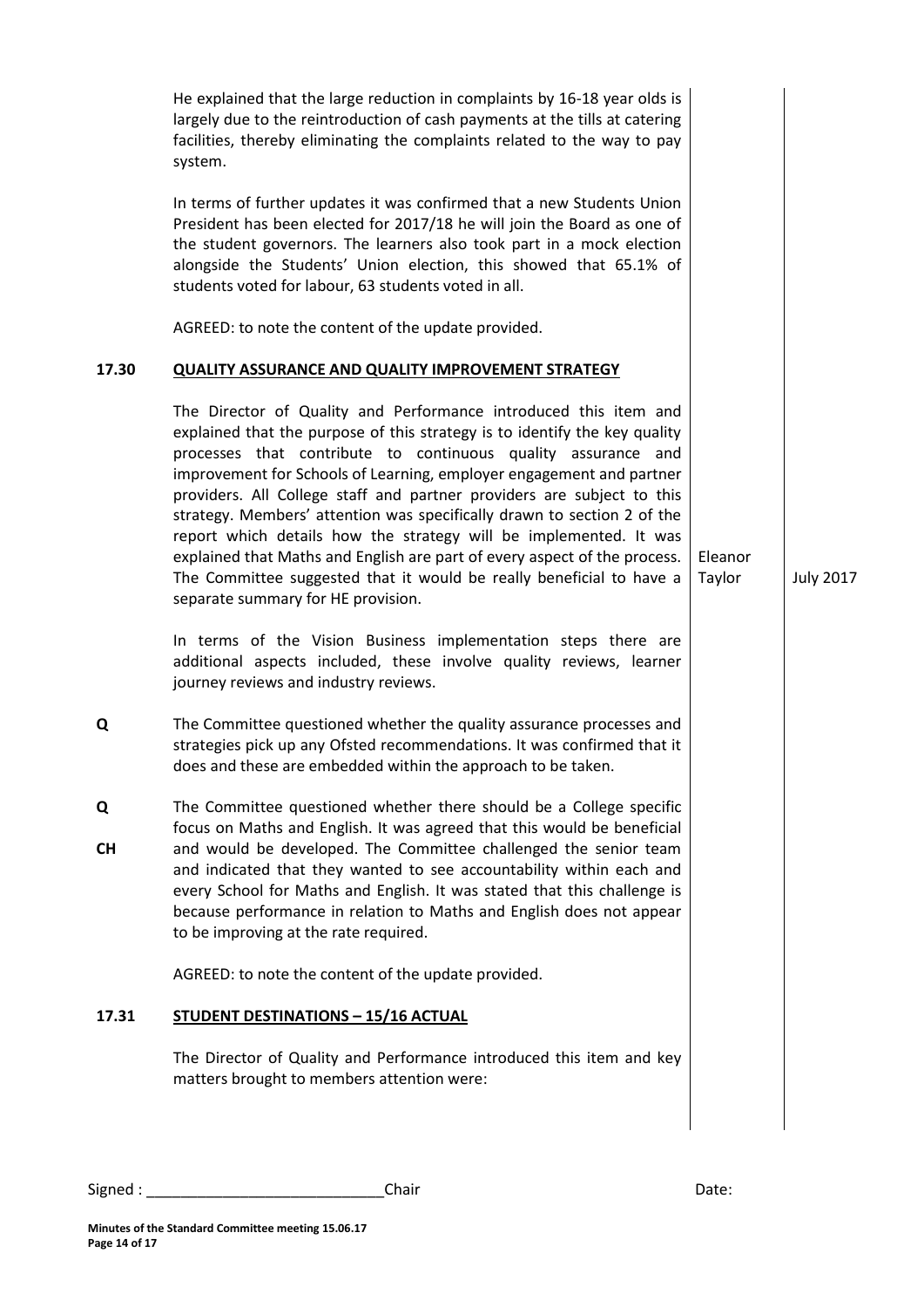|       | There continues to be low level of progression to higher<br>education within the Schools of Construction and Building<br>Services, Engineering and Transport Skills and Lifestyle Academy.<br>There is a significant increase in further education destinations<br>$\bullet$<br>within Engineering and Transport Skills (13.1%) and Lifestyle<br>Academy (11.5%).<br>There is a 10% difference in progression to further education<br>$\bullet$<br>between male and female students. Male 61% compared to<br>females 51%.<br>Outcomes for high needs learners and learners identified with a<br>learning difficulty or disability shows a variation in those<br>progressing in FE with 66% of those with high needs or LDD<br>progressing positively compared to 56% of those without. It was<br>explained that this is in line with prior year trends.<br>Destinations to employment vary significantly with only 5% of<br>$\bullet$<br>those with high needs progressing to employment compared to<br>13% of those without.<br>Only 3% of high needs learners progress to HE.<br>Members' attention was drawn to section 2 of the report which sets out |         |                 |
|-------|-----------------------------------------------------------------------------------------------------------------------------------------------------------------------------------------------------------------------------------------------------------------------------------------------------------------------------------------------------------------------------------------------------------------------------------------------------------------------------------------------------------------------------------------------------------------------------------------------------------------------------------------------------------------------------------------------------------------------------------------------------------------------------------------------------------------------------------------------------------------------------------------------------------------------------------------------------------------------------------------------------------------------------------------------------------------------------------------------------------------------------------------------------------|---------|-----------------|
|       | the methodology for collecting destination data and it was explained<br>that after analysis it has been established that due to a destination data<br>error the data for schools of English, Maths, Academic and Professional<br>Studies has not been captured and therefore the information provided<br>today is incomplete. It was confirmed that an update on this data will be<br>provided at the next meeting.                                                                                                                                                                                                                                                                                                                                                                                                                                                                                                                                                                                                                                                                                                                                       | Dir Q&P | October<br>2017 |
|       | It was explained that DFE and Ofsted are now focusing on 'sustained'<br>destinations and this will therefore need to be a focus in terms of data<br>capture moving forward.                                                                                                                                                                                                                                                                                                                                                                                                                                                                                                                                                                                                                                                                                                                                                                                                                                                                                                                                                                               |         |                 |
|       | AGREED: to note the content of the update provided.                                                                                                                                                                                                                                                                                                                                                                                                                                                                                                                                                                                                                                                                                                                                                                                                                                                                                                                                                                                                                                                                                                       |         |                 |
| 17.32 | <b>ENTERPRISE ACTIVITY</b>                                                                                                                                                                                                                                                                                                                                                                                                                                                                                                                                                                                                                                                                                                                                                                                                                                                                                                                                                                                                                                                                                                                                |         |                 |
|       | Members' attention was drawn to the report prepared by Paul Rana. He<br>confirmed that 160 students this year were involved in sustained<br>enterprise activity over a 6 week period. All Schools of Learning have<br>been targeted and there are students from across all sites involved. It<br>was pleasing to see the number of students who were involved in the<br>£10 challenge (211). Members' attention was drawn to section 2.3 of the<br>report which summarises 'follow on' entrepreneurial activity and section<br>2.4 of the report which details planned new enterprise activity for<br>2017/18.                                                                                                                                                                                                                                                                                                                                                                                                                                                                                                                                            |         |                 |
|       | AGREED: to note the content of the report provided.                                                                                                                                                                                                                                                                                                                                                                                                                                                                                                                                                                                                                                                                                                                                                                                                                                                                                                                                                                                                                                                                                                       |         |                 |
|       |                                                                                                                                                                                                                                                                                                                                                                                                                                                                                                                                                                                                                                                                                                                                                                                                                                                                                                                                                                                                                                                                                                                                                           |         |                 |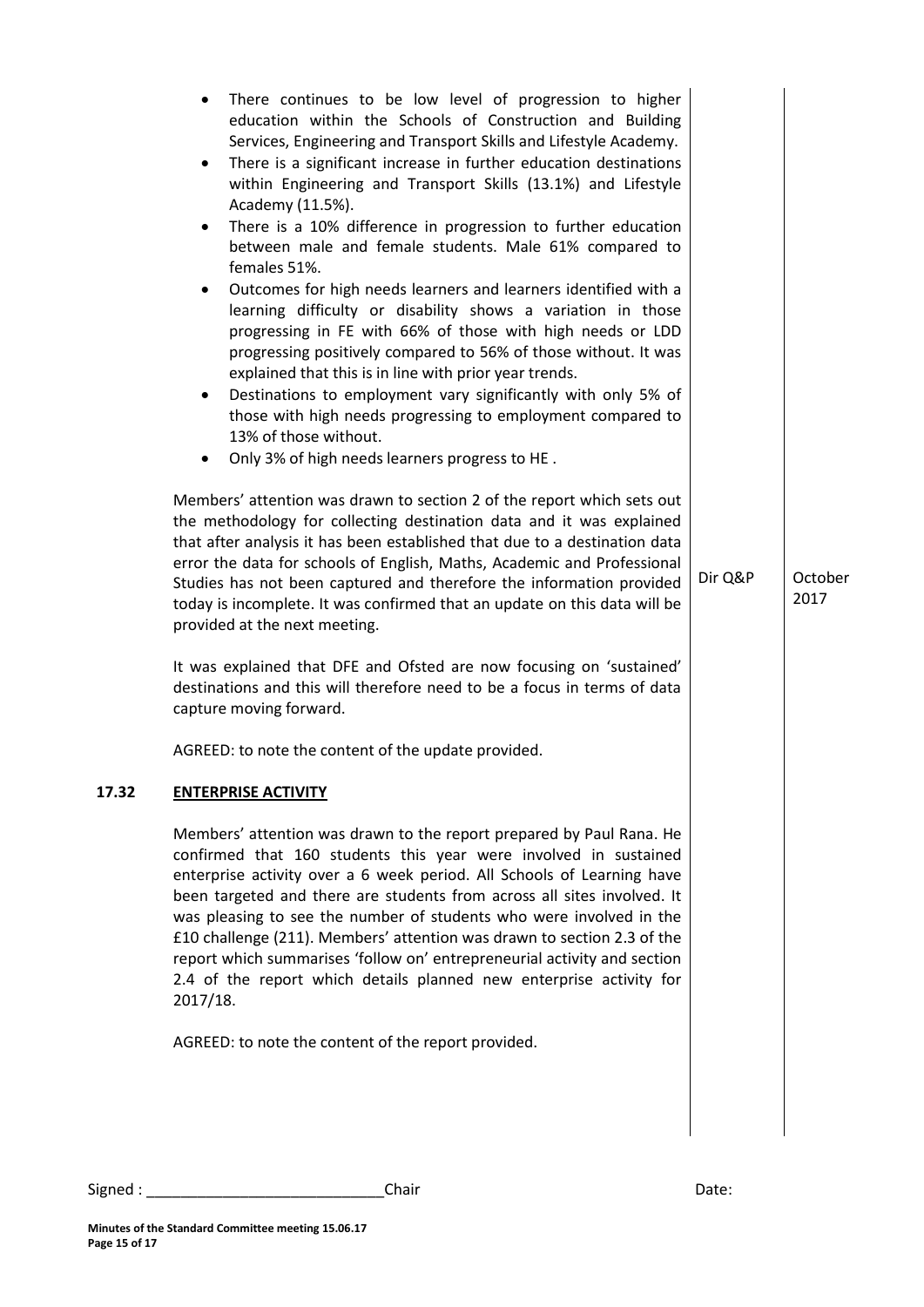#### **17.33 COMMITTEE REVIEW**

The Committee took the opportunity to review their actions in line with the terms of reference. They felt that they had worked well to discharge the expectations of the Board. They felt that the timing of the meetings, the work plan and terms of reference still remained fit for purpose. In terms of membership this was noted and it was agreed that this would roll forward with the request being made to identify additional Governors.

#### AGREED:

a) to note Committee performance for the 2016/17 year;

b) recommend that the Board approve Committee terms of reference unchanged for 17/18;

C) recommend to the Board that Committee membership roll forward with additional governors identified where appropriate; and d) approve the work plan proposed for 17/18.

#### **17.34 TEACHING LEARNING TRAINING AND ASSESSMENT REPORT**

The Director of Quality and Performance introduced this item and advised:

- Observations as at  $2^{nd}$  May 2017 198 individual learning walks had been conducted with classroom based provision and 6 within Vision Business.
- Significant areas for improvement have been identified which are adversely affecting the students receiving a consistent high quality learning experience. There are further learning walks being taken for 4 out of 198 individual learning walks within classroom based provision. To date no sessions have required a relearning walk within Vision Business.
- There are 620 occurrences of delivery staff accessing bespoke workshops to date. The impact is measured through ongoing learning walks.
- For partner provision 57 partner staff are currently observing and 148 graded observations have been completed to date which broadly is in line with trend data. 78% of sessions were graded good or better compared with 76% at the same point in the prior year.

Key areas for improvement are stretch and challenge and this relates to both on campus delivery and partners. In terms of on campus delivery the stretch is in relation to students working outside the classroom and for partners the stretch is going simply beyond the framework requirements.

It was noted that lesson observations are not as frequent for Vision Business but instead they have the ongoing learner journey reviews.

AGREED: to note the content of the update provided.